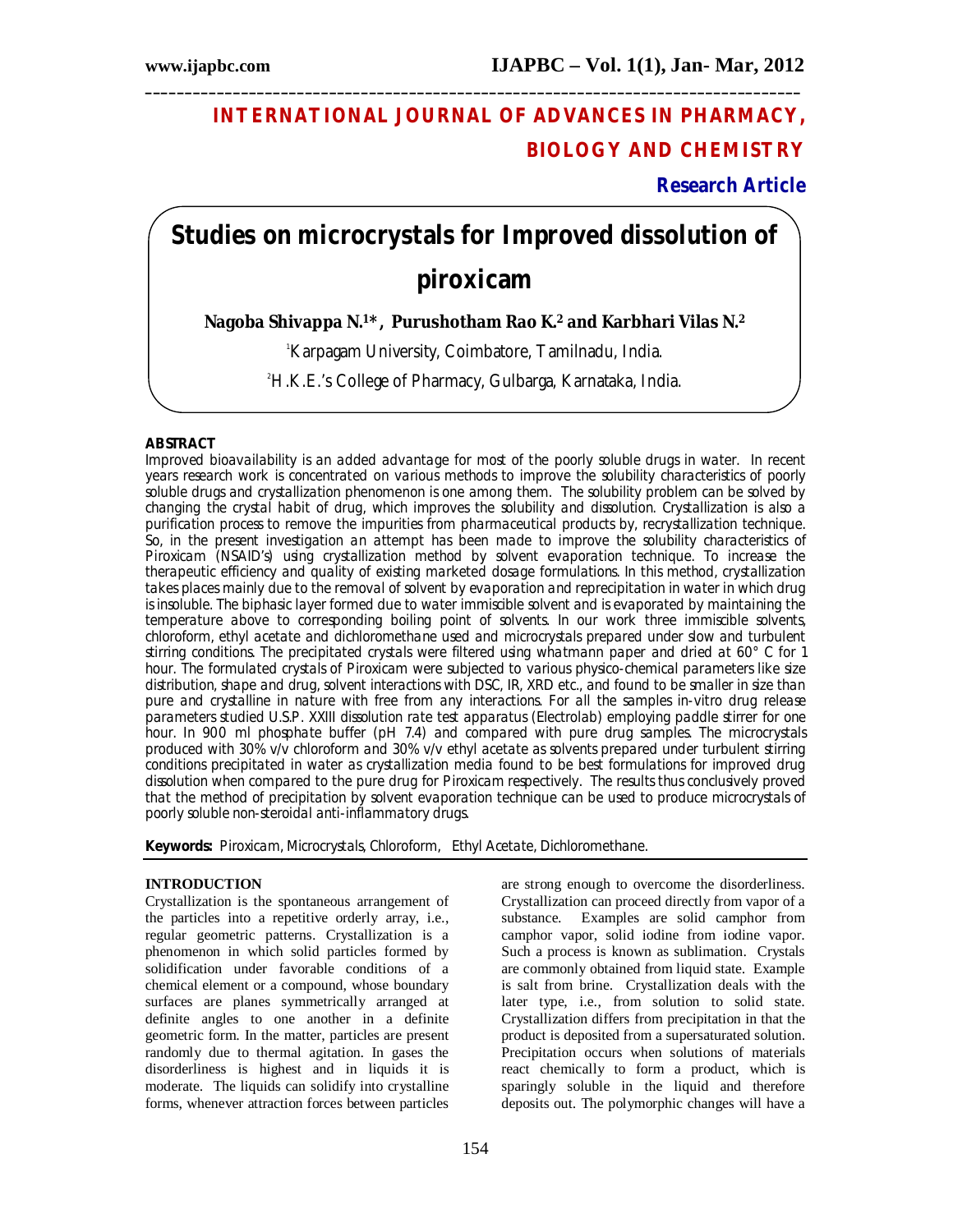definite influence on the solubility and thereby bioavailability of a particular compound due to structural differences resulting from different arrangements of molecules in the solid state<sup>1,2</sup>. More than 40% of active substances during formulation development by the pharmaceutical industry are poorly water soluble. Poor water solubility, which is associated with poor dissolution characteristics. Dissolution rate in the gastrointestinal tract is the rate limiting factor for the absorption of these drugs, and so they suffer from poor oral bioavailability. For BCS class II-drugs, the dissolution rate is the limiting factor for the drug absorption rate. An enhancement in the dissolution rate of these drugs can increase the blood-levels to a clinically suitable level. Several techniques are commonly used to improve dissolution and bioavailability of poorly watersoluble drugs<sup>3,4</sup>. There are several methods of crystallization reported in the literature survey; aspirin microcrystal's by spherical crystallization, Sulfaguanidine microcrystal by microprecipitation technique, Paracetamol microcrystals by solvent change method. The present work, is focused on the influence of polymorphism phenomenon on the solubility profile of meloxicam which belongs to sulfoanilide group, a non-steroidal anti inflammatory drug<sup>5,6</sup>.

#### **MATERIAL AND METHODS**

Piroxicam was a gift sample from Bal Pharma. Pvt. Ltd., Mumbai. Chloroform, ethyl acetate and dichloromethane and other chemicals used were of analytical grade.

#### **Preparation of microcrystals**

Solvent evaporation technique has been used in the present study to prepare microcrystals. In this method, crystallization takes place mainly due to the removal of solvent by evaporation and precipitation in water in which drug is insoluble. The basic procedure employed for preparing microcrystals of drugs consists of the following steps. Preparation of drug solution in different water immiscible solvents i.e., chloroform, ethyl acetate and dichloromethane in 10 ml, 20 ml and 30 ml, respectively with 1g. of drug. The above prepared drug solution was added drop-wise to water i.e., 10%, 20% and 30% v/v in a 250 ml. beaker with continuous stirring (slow and turbulent). The biphasic layer formed due to water immiscible solvent is evaporated by maintaining the temperature corresponding to their boiling point. Microprecipitation takes place due to the evaporation of water immiscible solvents and reprecipitation of drug in water. The precipitated crystals were filtered using Whatmann filter paper and dried at  $60^{\circ}$  C for 1 hour<sup>7,8</sup>.

#### **Characterization**

**\_\_\_\_\_\_\_\_\_\_\_\_\_\_\_\_\_\_\_\_\_\_\_\_\_\_\_\_\_\_\_\_\_\_\_\_\_\_\_\_\_\_\_\_\_\_\_\_\_\_\_\_\_\_\_\_\_\_\_\_\_\_\_\_\_\_\_\_\_\_\_\_\_\_\_\_\_\_\_\_\_\_**

**Size and Size Distribution:** There are many methods used for the determination of particle size of pharmaceutical solids. As the crystals obtained in the present work were small and belong to subsieve range in their size, microscopic method was used to determine their size, projection microscope Sipcon SP585/SP585A was used to measure the diameter of not less than 400 particles from each batch. From the basic size data, cumulative percent under size and their corresponding probit values were computed. Probit analysis refers to the analysis of quantal response data, which is using the probit transformation. The data has been graphed as cumulative percent undersize in probits versus diameter in microns on logarithmic scale. From these log probability graphs, geometric mean length diameter (dg) and geometric standard deviation were obtained. The former is equal to median or 50% diameter, and latter, which defines the slope equal to the diameter at 84.1% undersize divided by the medium diameter or the median diameter divided by the diameter at 15.9% undersize<sup>9,10</sup>.

**Mean Volume Surface Diameter (dvs):** The values of mean volume surface diameter  $(d_{vs})$  was computed by using Hatch-Chotes equation, as the sample were found to obey log normal distribution<sup>11,12</sup>. The equation used to calculated the mean volume surface diameter  $(d_{vs})$ .

**Determination of Specific Surface Area (Sw):** It is defined as the surface area per unit weight. This was determined by using the formula:

$$
S_{w} = \frac{6}{\rho \times d_{vs}}
$$

Where,  $d_{vs}$  = mean volume surface diameter in microns.  $\rho$  = crystal density in gm/cc.

**Density of the crystal samples:** The density of various batches of microcrystals were determined in water. The density of these samples are less than the water. The drug particles were found to float on the surface when added to water. In order to find the up thrust (apparent loss of weight) sample is completely immersed in water, a metal piece sufficiently heavy to sink the solid has been used to find out the density of samples $^{13}$ .

**Photomicrographs:** The shape of micro precipitated crystals produced in different solvents by solvent evaporation technique in different magnifications ( $10x$ , 20x and  $30x$ ) was analyzed by using Nickon research microscope HFX-DX. This was carried out in the Department of Botany at Gulbarga University, Gulbarga.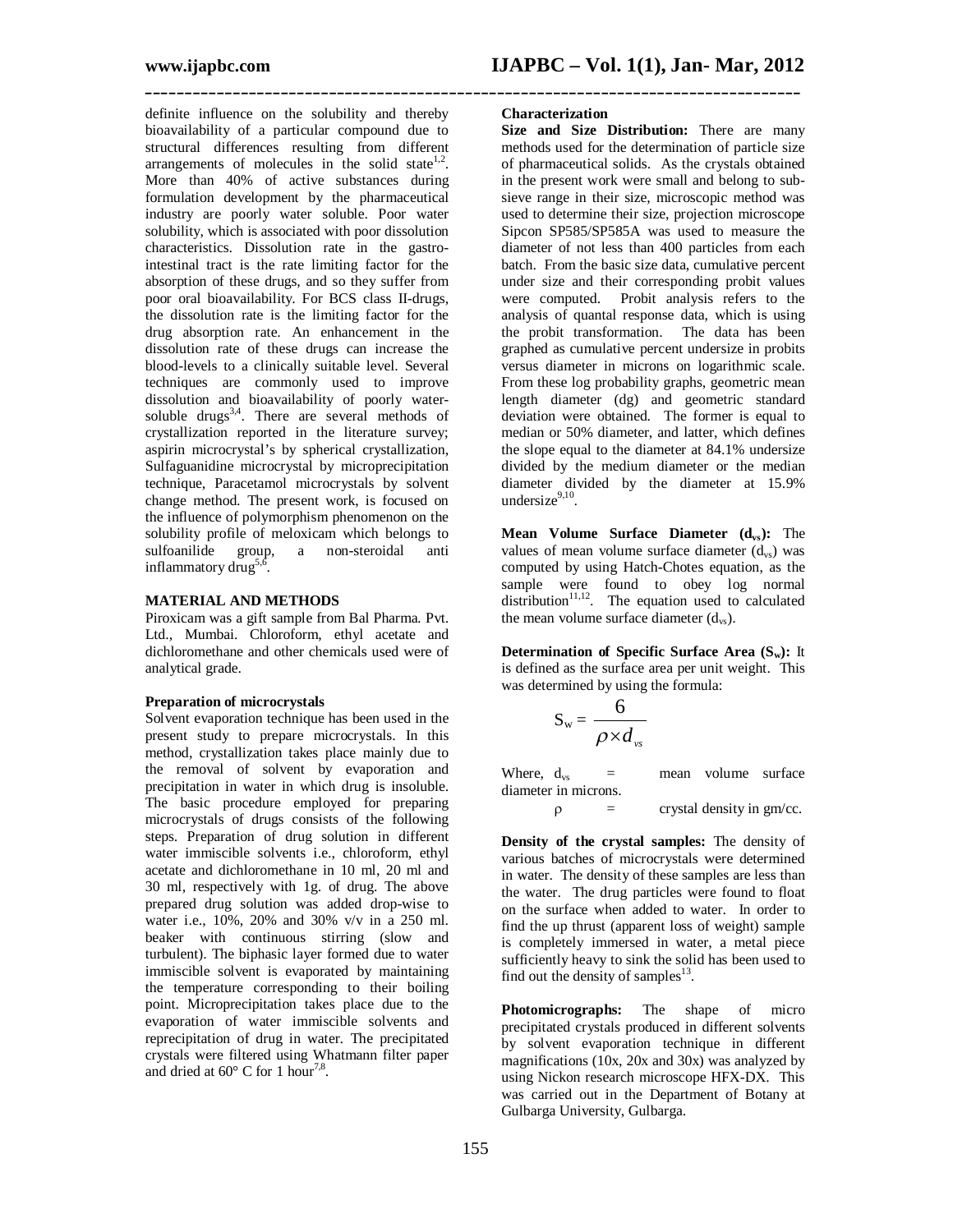**Infrared Spectral Analysis:** Infrared spectroscopy is one of the most powerful analytical techniques when it comes to the determination of presence of various functional groups involved in making up the molecule. It provides very well accountable spectral data regarding any changes in the functional group characteristics of a drug molecule occurring while in the processing of a formulation. Infrared spectra original drug and microcrystals prepared from different solvents were obtained by KBr pellet method using Perkin Elmer FTIR series model 1615 spectrometer in order to rule out drug solvent interaction occurring during the crystallization process. To assess the purity of microcrystals in different solvent systems, their infrared spectra were taken and compared with those of that are obtained by original drug sample, by pellet KBR method using FTIR 1615 Perkin Elmer due to lack of facility in the college, the samples were analyzed at Sipra Lab, Hyderabad.

**X-ray Powder Diffraction:** The X-ray diffraction studies are based on the scattering of X-ray by crystals. X-ray diffraction studies are generally used for investigating the internal structures, size of crystallites and crystallinity. Crystalline materials in powder form exhibit highly characteristic X-ray diffraction pattern in which the positions and relative intensity of peak are well-defined and reproducible. Powder X-ray diffraction is both rapid and relatively simple method for the detection of change in form. The amorphous materials do not show any pattern and is unique to each polymorphic form. XRD 6000 of Shimadzu, Japan was used to obtain X-ray powder diffraction patterns for original sample microcrystals in different solvents. This work was also carried out at Common Facility Centre, Shivaji University, Kolhapur due to lack of facilities in our institution.

**Differential Scanning Calorimetry Analysis (DSC):** Thermagravimetry is a technique in which a change in weight of a substance is recorded as a function of temperature or time. In DSC a test sample and an inert reference material (alumina) undergo a controlled heating program. If the sample undergoes any physical or chemical change than the difference  $\Delta T$  will occur between the sample and reference material. The melting characteristics as well as the incidence of any interaction between and different solvents during recrystallization by solvent evaporation method were determined by carrying out differential scanning calorimetry on the respective crystalline samples i.e., original drug and microcrystals. DSC analysis were carried on Pyris-6 Perkin Elmer thermal analyzer at a heating rate of  $5^{\circ}$  C / min. in the range of 50-200°C in the nitrogen atmosphere. This was also carried out at Common Facility

Centre, Shivaji University, Kolhapur due to lack of facilities in our institution.

### *In vitro* **Dissolution Studies**

Dissolution of drug microcrystals were studied using U.S.P. XXIII dissolution rate test apparatus (Electrolab) employing paddle stirrer. The in-vitro drug dissolution studies were carried out for 60 minutes In 900 ml phosphate buffer (pH 7.4) at  $37^0$ C. The stirrer speed was fixed at 50 rpm throughout the dissolution period. A quantity of 100 mg of drug microcrysals was taken in muslin bag and tied to the paddle. The samples were withdrawn at intervals of 10 minutes and analyzed for drug content at 348 nm using shimadzu UV-visible spectrophotometer<sup>14</sup>.

# **RESULTS**

**\_\_\_\_\_\_\_\_\_\_\_\_\_\_\_\_\_\_\_\_\_\_\_\_\_\_\_\_\_\_\_\_\_\_\_\_\_\_\_\_\_\_\_\_\_\_\_\_\_\_\_\_\_\_\_\_\_\_\_\_\_\_\_\_\_\_\_\_\_\_\_\_\_\_\_\_\_\_\_\_\_\_**

The average diameter value of Piroxicam original crystals found to be 33.42 microns, whereas its microcrystals prepared in 30% v/v of Dichloromethane in turbulent stirring conditions were found to be 27.17 microns. The surface area  $(S_w)$  of Piroxicam original crystals was found to be 2.96 x  $10^3$  gm/cm<sup>2</sup>, whereas the microcrystals prepared in 30% v/v of Dichloromethane in turbulent stirring conditions were found to be 5.02  $x$  10<sup>3</sup> gm/cm<sup>2</sup>. Photomicrographs of microcrystals of drug produced by solvent evaporation method showed reduced size in shape when compared to pure drug crystals. The density of original drug was found to be 0.230 gm/cc, and microcrystals was found to be 0.228 gm/cc. The infrared spectra of microcrystals of drug with different solvents was almost similar to that of spectra of pure drug indicating that there is no interaction between drug and solvent. The X-ray diffractograms of pure drug, and microcrystals of Piroxicam in Dichloromethane solvent. Revealed that maximum intensity of the peak of pure drug found to be 453.6900 and number of peaks 43, whereas for form of the maximum intensity of peak found to be 707.56 and total number of peaks 58. This clearly indicates the purity of dosage form. Differential Scanning Calorimetry (DSC) studies of original drug of Piroxicam showed a sharp endothermic peak with highest peak area at a melting point of 205.34°C, and microcrystals of Piroxicam produced in Dichloromethane solvent has exhibited endothermic peaks with comparatively reduced areas at lower melting point of 204.96°C. The crystals, produced in Dichloromethane solvent system gave lower area of endothermic peak. So it can be concluded from the results of DSC that the solvents used for recrystallization have a marked effect on the melting characteristics of the crystals.<br>In-vitro drug dissolution of Piroxicam drug dissolution microcrystals with 30% Dichloromethane showed promising results in 60 min. It showed 97.51% drug release in turbulent stirring condition. Among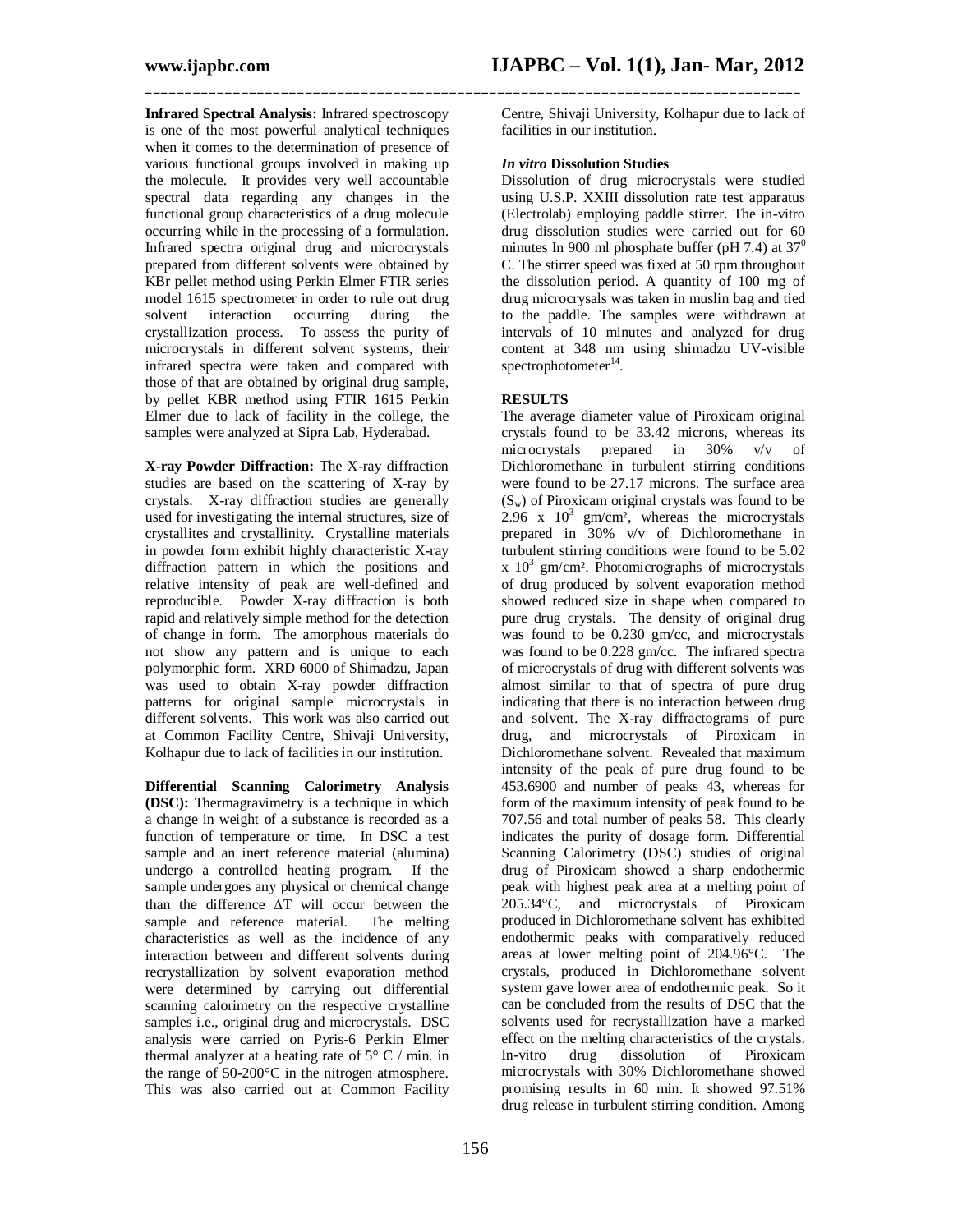several experiments conducted with different solvents and varied stirring conditions, the microcrystals produced with 30% v/v Dichloromethane as solvent prepared under turbulent stirring condition precipitated in water as crystallization media found to be best formulation for improved drug dissolution when compared to

the pure drug. The results thus conclusively proved that the method of precipitation by solvent evaporation technique can be used to produce microcrystals of poorly soluble non-steroidal antiinflammatory drugs, which can be formulated into quick acting dosage forms for acute arthritic conditions and musculo-skeletal disorders.

|  |  |  | Table 1: Statistical Significance data of Prepared Piroxicam microcrystals |
|--|--|--|----------------------------------------------------------------------------|
|  |  |  |                                                                            |

**\_\_\_\_\_\_\_\_\_\_\_\_\_\_\_\_\_\_\_\_\_\_\_\_\_\_\_\_\_\_\_\_\_\_\_\_\_\_\_\_\_\_\_\_\_\_\_\_\_\_\_\_\_\_\_\_\_\_\_\_\_\_\_\_\_\_\_\_\_\_\_\_\_\_\_\_\_\_\_\_\_\_**

| Sr.<br>No. | Formulation             | dg    | 6g   | dav   | <b>SD</b> | CV%   | Ω     | dvs   | <b>SW</b>                             |
|------------|-------------------------|-------|------|-------|-----------|-------|-------|-------|---------------------------------------|
|            | Pure Drug               | 17.78 | 2.23 | 33.42 | 20.83     | 62.32 | 0.230 | 88.10 | $2.96\times10^{3}$ gm/cm <sup>2</sup> |
|            | Piroxicam microcrystals | 13.48 | 2.08 | 27.17 | 14.02     | 51.60 | 0.228 | 52.33 | $5.02\times10^{3}$ gm/cm <sup>2</sup> |

 $dg = Geometric$  mean diameter in microns.<br>  $dg = Geometric$  standard deviation in microns.<br>  $SD = Standard$  Deviation.

dav = Averagediameter in microns.  $SD = Standard Deviate   
CV = Coefficient variance in percentage.$ <br> $\rho = Density in gm/cc.$ 

 $CV = Coefficient$  variance in percentage.

dvs = Mean volume surface diameter in micron. SW = Surface area by weight.

**Table 2:** *In vitro* **Dissolution of Piroxicam in pure form and Microcrystals prepared using Chloroform, Ethyl Acetate and Dichloromethane Solvent at Turbulent stirring condition in pH 7.4 Phosphate buffer**

| Time  | Pure  | Cumulative % drug release |                 |       |                 |                 |                 |                 |                 |                 |
|-------|-------|---------------------------|-----------------|-------|-----------------|-----------------|-----------------|-----------------|-----------------|-----------------|
| (min) | Drug  | $EA_1$                    | EA <sub>2</sub> | EA    | CF <sub>1</sub> | CF <sub>2</sub> | CF <sub>3</sub> | DM <sub>1</sub> | DM <sub>2</sub> | DM <sub>3</sub> |
| 10    | 14.55 | 18.39                     | 30.00           | 27.33 | 21.69           | 26.45           | 29.91           | 28.79           | 31.10           | 33.56           |
| 20    | 25.15 | 30.26                     | 37.80           | 41.59 | 32.76           | 43.56           | 45.72           | 39.79           | 46.65           | 49.87           |
| 30    | 37.33 | 42.61                     | 46.37           | 51.11 | 44.58           | 54.79           | 56.23           | 48.86           | 57.88           | 61.43           |
| 40    | 47.85 | 53.43                     | 57.62           | 59.88 | 52.99           | 65.88           | 68.38           | 61.43           | 69.35           | 70.98           |
| 50    | 59.22 | 65.88                     | 68.93           | 70.75 | 68.71           | 73.97           | 79.17           | 76.58           | 79.67           | 83.75           |
| 60    | 68.48 | 76.76                     | 78.86           | 81.23 | 79.17           | 84.77           | 88.89           | 87.14           | 91.77           | 97.51           |



DM3-Piroxicam microcrystals with 30% v/v Dichloromethane

**Fig. 1:** *In vitro* **Dissolution of Piroxicam in pure form and Microcrystals prepared using Chloroform, Ethyl Acetate and Dichloromethane Solvent at Turbulent stirring condition in pH 7.4 Phosphate buffer**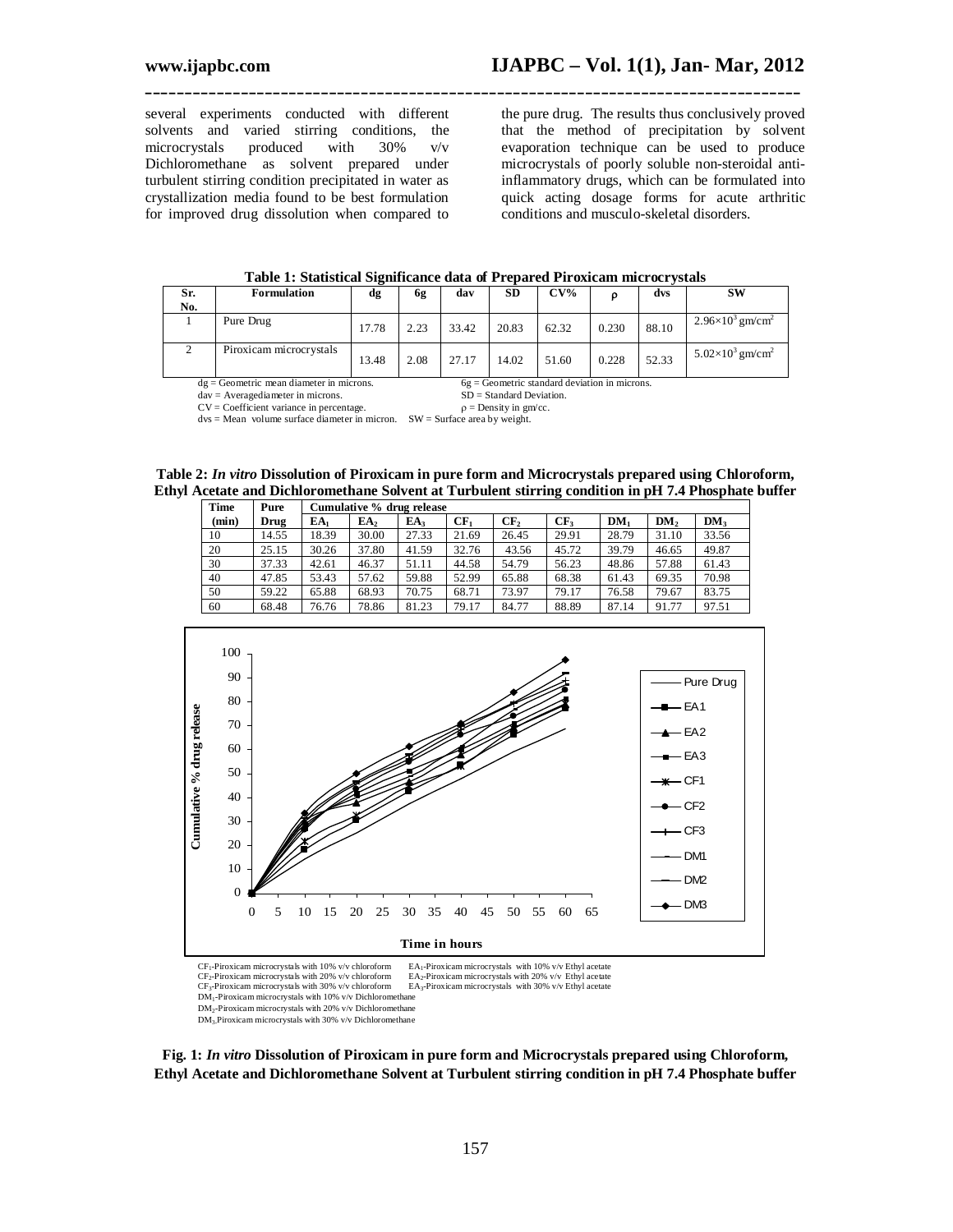

**Pure drug Microcrystals prepared**





**Pure drug and Pure drug Microcrystals prepared Fig. 3: FTIR Spectrum of Piroxicam**



**Fig. 4: X-Ray diffraction analysis of Piroxicam**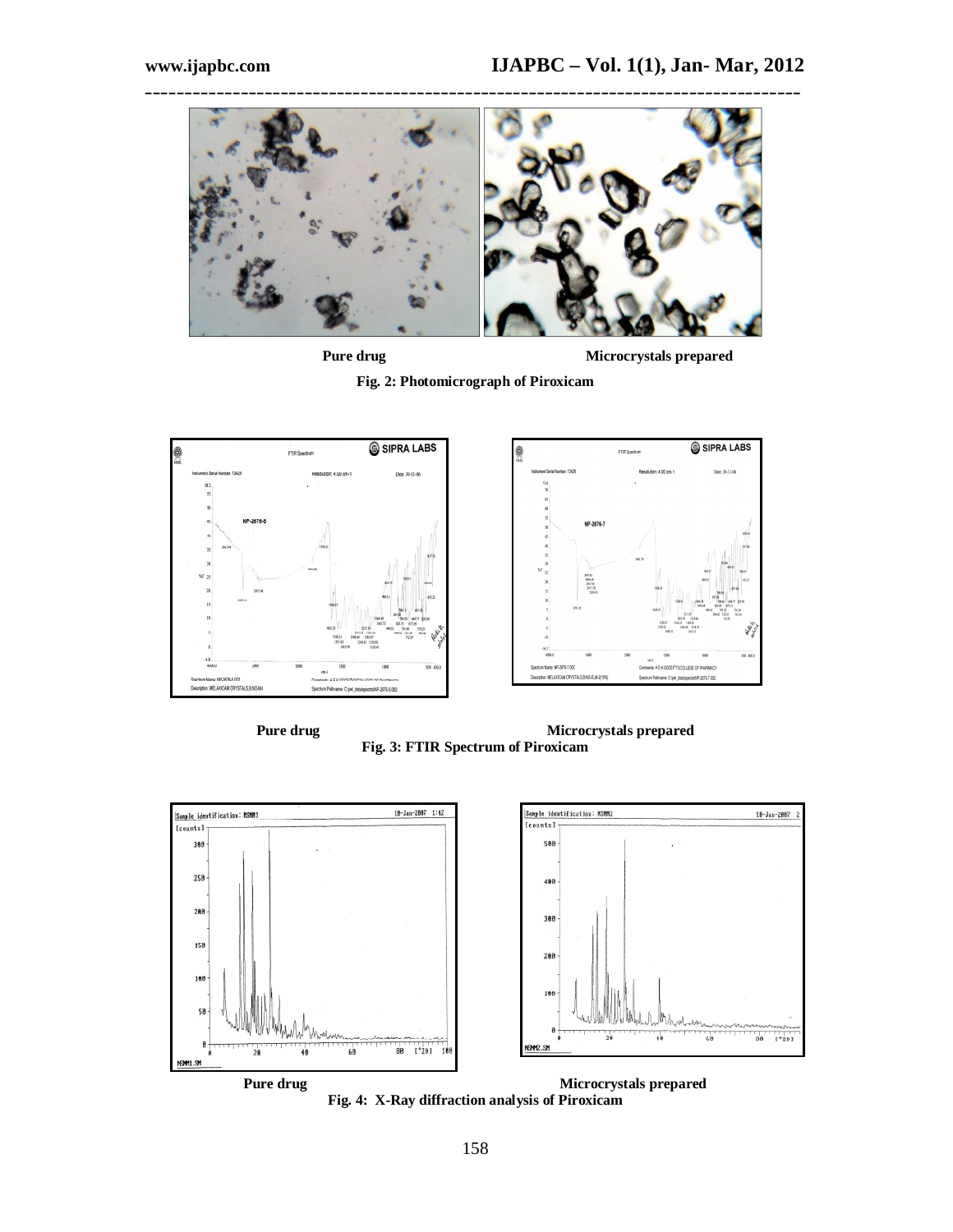



#### **DISCUSSION**

Among several experiments conducted with different solvents and varied stirring conditions, the microcrystals produced with  $30\%$  v/v microcrystals produced with 30% v/v Dichloromethane as solvent prepared under turbulent stirring condition precipitated in water as crystallization media found to be best formulation for improved drug dissolution when compared to the pure drug. Thus the results proved that the method of precipitation by solvent evaporation technique can be used to produce microcrystals of poorly soluble non-steroidal anti-inflammatory drugs especially drugs, which can be formulated into quick acting dosage form for acute arthritic condition and musculo-skeletal disorders.

#### **ACKNOWLEDGEMENT**

The authors are thankful to the Principal of H.K.E.'s College of pharmacy, Gulbarga, for providing necessary facilities to carry out this work.

#### **REFERENCES**

- 1. Paradkar AR. Crystallization is a complex unit operation, Introduction to Pharmaceutical Engineering. 3rd ed. Nirali Prakashan; New Delhi. 2001:199-222.
- 2. Sambamurthy K. Theory of Crystallization, Pharmaceutical Engineering. New Age International (P) Ltd., New Delhi. 1998:234- 242.
- 3. Martinez M, Augsburger L, Johnston T and Jones WW. Applying the biopharmaceutics classification system to veterinary

pharmaceutical products. Part I. Biopharmaceutics and considerations. Adv Drug Deliv. 2002;54:805– 824.

- 4. Amidon GL, Lunnernas H, Shah VP and Crison JR. A theoretical basis for a biopharmaceutic drug classification: the correlation of in vitro drug product disso-lution and in vivo bioavailability. Pharm. 1995;12:413–420.
- 5. Lobenberg R and Amidon GL. Modern bioavailability, bioequivalence and biopharmaceutics classifica-tion system. New scientific approaches to international regulatory standards. Eur J Pharm Biopharm. 2000;50:3–12.
- 6. Deshpande MC, Mahadik KR, Pawar AP and Paradkar AR. Evaluation of Spherical crystallization as a particle size enlargement technique for aspirin. Ind J Pharm Sci.1991:1:32-34.
- 7. Nath BS, Gaitonde RV. Effect of some hydrocolloids on the crystal size of sulfaguanidine by solvent change method. Ind J Pharma 1995; 37: 77-80.
- 8. Khan GM and Jiabi Z. Preparation, characterization and evaluation of physicochemical properties of different crystalline forms of Ibuprofen. Drug Development and Industrial Pharmacy. 1998;5:463-471.
- 9. Fini A, Fazia G, Fernandez MJ, Holgado MA and Rabasco AM. Influence of Crystallization solvent and dissolution behavior for a diclofenac salt. Int J Pharm. 1995;7:19-26.